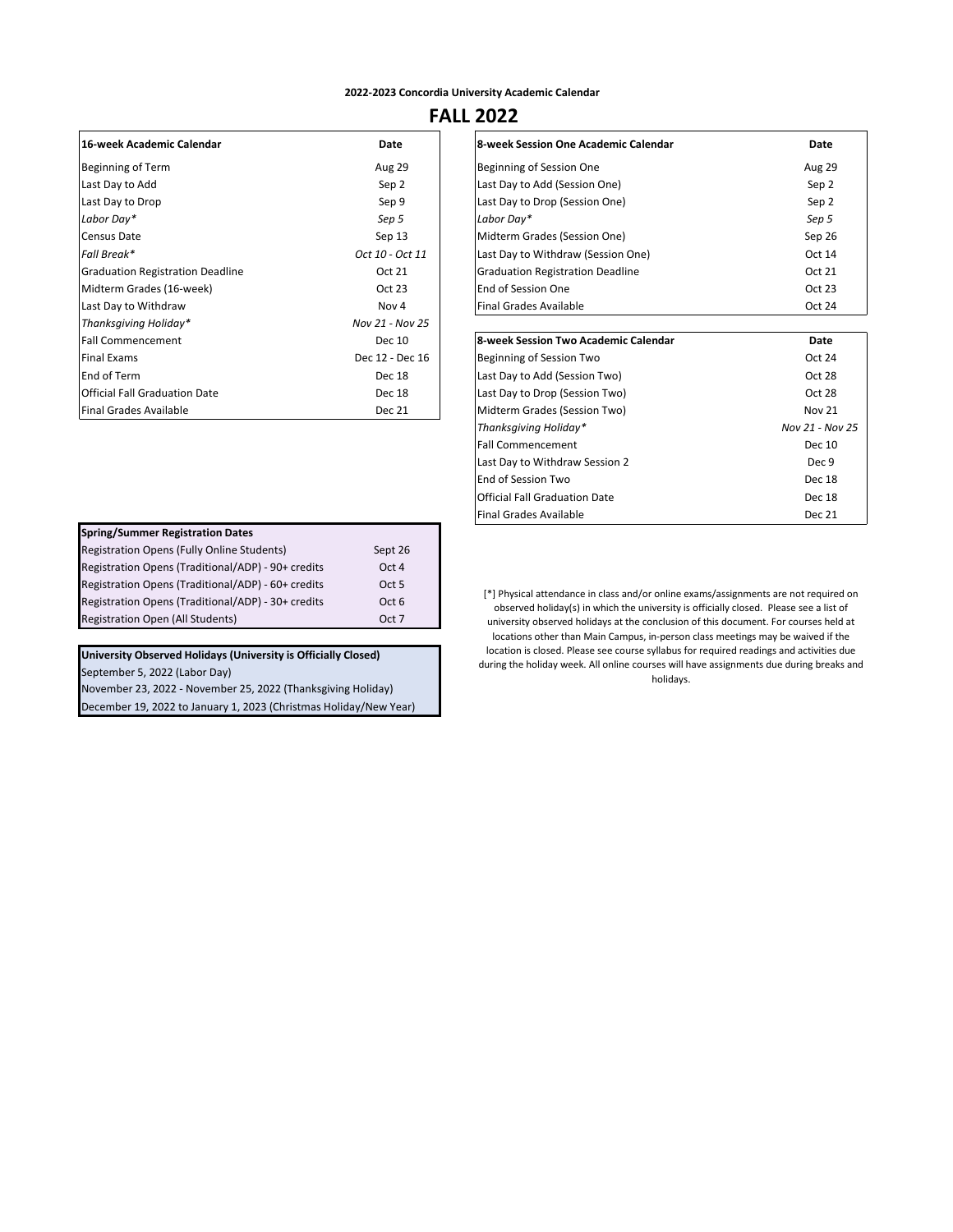#### **2022-2023 Concordia University Academic Calendar**

# **SPRING 2023**

| 16-week Academic Calendar               | Date            |
|-----------------------------------------|-----------------|
| Beginning of Term                       | Jan 9           |
| Last Day to Add                         | Jan 13          |
| Last Day to Drop                        | Jan 20          |
| Census Date                             | Jan 24          |
| MLK Day Observance*                     | Jan 16          |
| <b>Graduation Registration Deadline</b> | Mar 3           |
| Midterm Grades (16-week)                | Mar 6           |
| Last Day to Withdraw                    | Mar 17          |
| Spring Break*                           | Mar 13 - Mar 17 |
| Easter Holiday*                         | Apr 6 - Apr 7   |
| <b>Final Exams</b>                      | Apr 24 - Apr 28 |
| End of Term                             | Apr 30          |
| Spring Commencement                     | Apr 29          |
| <b>Official Spring Graduation Date</b>  | Apr 30          |
| <b>Final Grades Available</b>           | May 5           |

| 16-week Academic Calendar               | Date            | 8-week Session One Academic Calendar | Date   |
|-----------------------------------------|-----------------|--------------------------------------|--------|
| Beginning of Term                       | Jan 9           | Beginning of Session One             | Jan 9  |
| Last Day to Add                         | Jan 13          | Last Day to Add (Session One)        | Jan 13 |
| Last Day to Drop                        | Jan 20          | Last Day to Drop (Session One)       | Jan 13 |
| Census Date                             | Jan 24          | Graduation Registration Deadline     | Mar 3  |
| MLK Day Observance*                     | Jan 16          | MLK Day Observance*                  | Jan 16 |
| <b>Graduation Registration Deadline</b> | Mar 3           | Midterm Grades (Session One)         | Feb 6  |
| Midterm Grades (16-week)                | Mar 6           | Last Day to Withdraw (Session One)   | Feb 24 |
| Last Day to Withdraw                    | <b>Mar 17</b>   | <b>End of Session One</b>            | Mar 5  |
| Spring Break*                           | Mar 13 - Mar 17 | Final Grades Available               | Mar 10 |
| Eactor Holiday*                         | $Ans6$ Apr $7$  |                                      |        |

| Final Exams                     | Apr 24 - Apr 28 | 8-week Session Two Academic Calendar   | Date          |
|---------------------------------|-----------------|----------------------------------------|---------------|
| End of Term                     | Apr 30          | Beginning of Session Two               | Mar 6         |
| Spring Commencement             | Apr 29          | Last Day to Add (Session Two)          | Mar 10        |
| Official Spring Graduation Date | Apr 30          | Last Day to Drop (Session Two)         | Mar 10        |
| Final Grades Available          | May 5           | Midterm Grades (Session Two)           | Apr 3         |
|                                 |                 | Last Day to Withdraw (Session Two)     | Apr 21        |
|                                 |                 | Easter Holidav*                        | Apr 6 - Apr 7 |
|                                 |                 | Spring Commencement                    | Apr 29        |
|                                 |                 | End of Session Two                     | Apr 30        |
|                                 |                 | <b>Official Spring Graduation Date</b> | Apr 30        |
|                                 |                 | Final Grades Available                 | May 5         |

| [*] Physical attendance in class and/or online exams/assignments are not required on   |
|----------------------------------------------------------------------------------------|
| observed holiday(s) in which the university is officially closed. Please see a list of |
| university observed holidays at the conclusion of this document. For courses held at   |

locations other than Main Campus, in-person class meetings may be waived if the location is closed. Please see course syllabus for required readings and activities due

during the holiday week. All online courses will have assignments due during breaks and holidays.

| <b>Fall Registration Dates</b>                     |        |
|----------------------------------------------------|--------|
| Registration Opens (Fully Online Students)         | Mar 13 |
| Registration Opens (Traditional/ADP) - 90+ credits | Mar 21 |
| Registration Opens (Traditional/ADP) - 60+ credits | Mar 22 |
| Registration Opens (Traditional/ADP) - 30+ credits | Mar 23 |
| <b>Registration Open (All Students)</b>            | Mar 24 |

**University Observed Holidays (University is Officially Closed)**  January 16, 2023 (MLK Day Observance)

April 7, 2023 (Good Friday)